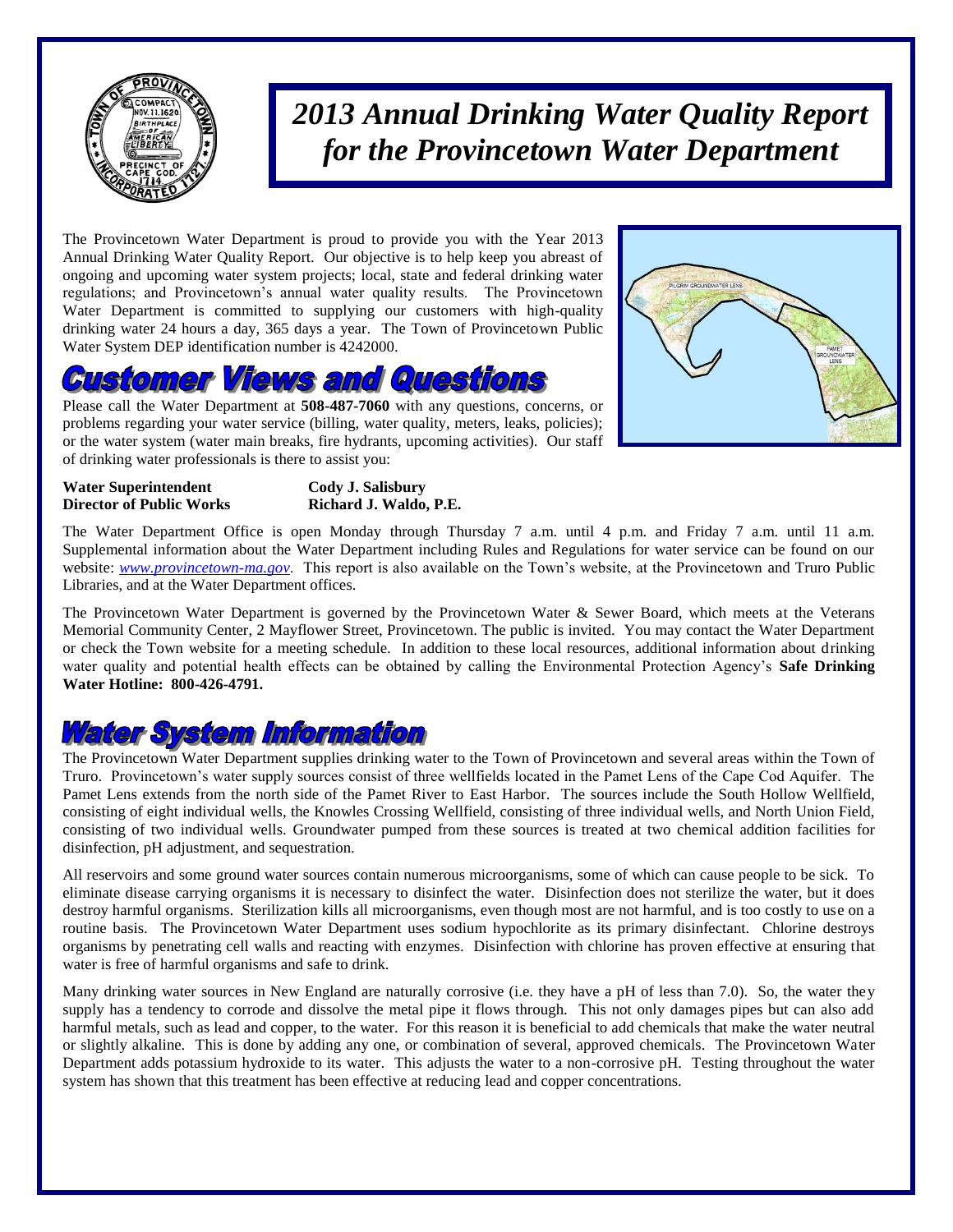Iron and manganese are often present in groundwater at levels that can discolor the water, or cause it to take on unpleasant odors or tastes. Even though the water may still be safe to drink, treatment is often desirable. Treatment consists of adding a polyphosphate to the water. This results in a chemical reaction, known as sequestration, which prevents the iron and manganese from forming nuisance particles.

All chemicals used for disinfection, pH adjustment, and sequestration are approved by one of the following organizations: National Sanitation Foundation (now known as NSF International), or UL, both accredited by the American National Standards Institute (ANSI). Chemicals also have to meet performance standards established by the American Water Works Association.

Treated water from the wellfields is pumped into the water distribution network and delivered through a 12-inch transmission main traveling from South Hollow Road and along Shore Road in North Truro to the Provincetown town line. The water distribution system is made up of approximately 38 miles of pipe of varying size between 16-inches and 6-inches in diameter. The water distribution system also includes two water storage tanks: the Mt. Gilboa tank in the east end of Provincetown which has a capacity of approximately 2.7 million gallons; and the Winslow Street tank located adjacent to Veteran's Memorial Community Center which has a capacity of 3.8 million gallons. Together these water storage tanks provide water during peak hourly water demands and for fire protection.

# *Cross-Commection Controll*

A cross-connection is an existing or potential connection through which drinking water could be contaminated or polluted due to a backflow or backsiphonage. Regulations are specific as to the water supplier's and water user's responsibilities regarding crossconnection protection. The water supplier has the responsibility to prevent contamination of the water system from the source to the user's connection, and the user is responsible for keeping contaminants out of the water system from their connection. Common cross-connections are heating, cooling, fire protection, and irrigation systems. Garden hoses are a common source of cross-connection at our homes as they are often contaminated with soaps, cleaning chemicals, fertilizers, pool water, etc. The Provincetown Water Department recommends the installation of backflow prevention devices, such as a low cost hose bib vacuum breaker, for all inside and outside hose connections. You can purchase this at a hardware store or plumbing supply store.

The Provincetown Water Department maintains a DEP-approved cross-connection program whereby all industrial, commercial, and institutional premises are surveyed for cross-connections and, when identified, mandates their elimination or the installation of appropriate cross-connection control device(s). For more information regarding cross-connection control, contact Cody Salisbury at the Provincetown Water Department.

# ource Water Assessment and Protection

The Source Water Assessment and Protection (SWAP) program assesses the susceptibility of public water supplies to potential contamination by microbiological pathogens and chemicals. A susceptibility ranking of high was assigned to this system using information collected by the DEP. Pesticide storage and use, gas stations, junk yards and salvage yards, military facilities, and underground storage tanks were identified as sources of potentially significant contamination located within the source water areas. For more information, contact Cody Salisbury. The complete SWAP report is available at the Water Department Office, 2 Mayflower Street or on the website *<http://www.mass.gov/dep/water/drinking/4242000.pdf>*.

# **Public Health and Drinking Water**

The sources of drinking water **(**both tap water and bottled water**)** include rivers, lakes, streams, ponds, reservoirs, springs, and wells. As water travels over the surface of the land or through the ground, it dissolves naturally occurring minerals, and in some cases, radioactive material, and can pick up substances resulting from the presence of animals or from human activity.

Contaminants that may be present in source water include: **Microbial Contaminants**, such as viruses, and bacteria, that may come from sewage treatment plants, septic systems, agricultural livestock operations, and wildlife. **Pesticides and Herbicides**, which may come from a variety of sources such as agriculture, urban stormwater runoff, and residential uses. **Inorganic Contaminants**, such as salts and metals, which can be naturally-occurring or result from urban stormwater runoff, industrial, or domestic wastewater discharges, oil and gas production, mining, or farming. **Organic Chemical Contaminants**, including synthetic and volatile organic chemicals, which are by-products of industrial processes and petroleum production, and can also come from gas stations, urban stormwater runoff, and septic systems. **Radioactive Contaminants,** which can be naturally occurring or be the result of oil and gas production and mining activities.

**In order to ensure that tap water is safe** to drink, the Department and EPA prescribe regulations that limit the amount of certain contaminants in water provided by public water systems. The Food and Drug Administration (FDA) and the Massachusetts Department of Public Health regulations establish limits for contaminants in bottled water that must provide the same protection for public health.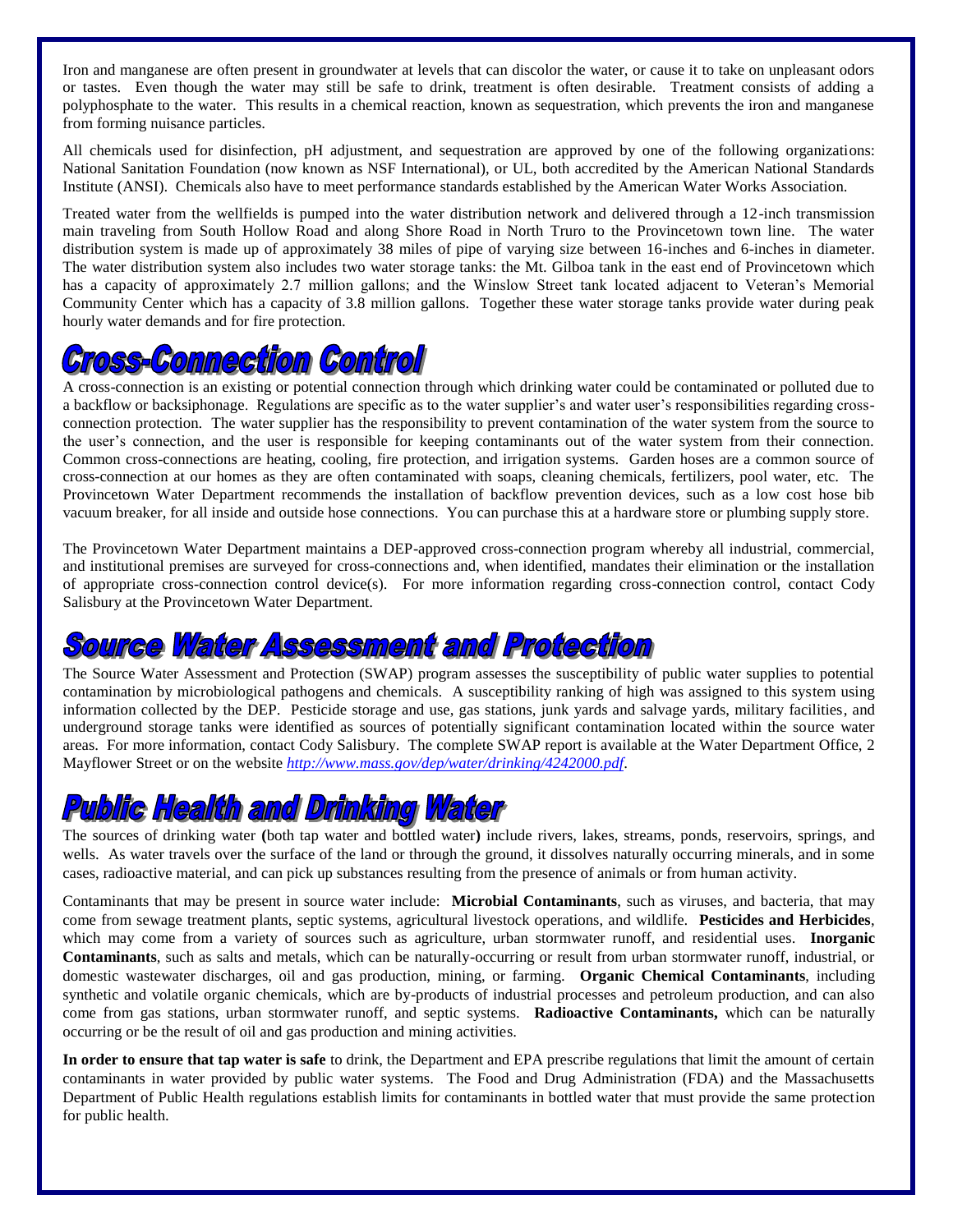**Drinking water,** including bottled water, may reasonably be expected to contain at least small amounts of some **contaminants**. The presence of **contaminants** does not necessarily indicate that water poses a health risk. More information about contaminants and potential health effects can be obtained by calling the EPA's Safe Drinking Water Hotline (800-426-4791).

**Some people may be more vulnerable** to contaminants in drinking water than the general population. Immuno-compromised persons such as persons with cancer undergoing chemotherapy, persons who have undergone organ transplants, people with HIV/AIDS or other immune system disorders, some elderly, and infants can be particularly at risk from infections. These people should seek advice about drinking water from their health care providers. **EPA/Centers for Disease Control and Prevention** (CDC) guidelines on appropriate means to lessen the risk of infection by *Cryptosporidium* and other microbial contaminates are available from the Safe Drinking Water Hotline (800-426-4791); Web page [www.epa.gov/safewater\)](http://www.epa.gov/safewater) or the Massachusetts DEP (Southeast Regional office 508-946-2700; Web page [www.state.ma.us/dep\)](http://www.state.ma.us/dep).

**If present, elevated levels of lead can cause serious health problems,** especially for pregnant women and young children. Lead in drinking water is primarily from materials and components associated with service lines and home plumbing. The Provincetown Water Department is responsible for providing high quality drinking water, but cannot control the variety of materials used in plumbing components. When your water is sitting for several hours, you can minimize the potential for lead exposure by flushing your tap for 30 seconds to 2 minutes before using water for drinking or cooking. If you are concerned about lead in your water, you may wish to have your water tested. Information on lead in drinking water, testing methods, and steps you can take to minimize exposure is available from the Safe Drinking Water Hotline or a[t www.epa.gov/safewater/lead.](http://www.epa.gov/safewater/lead)

### *Vater Quality Summary*

The Water Department is committed to providing our customers with the highest quality drinking water that meets or exceeds Mass DEP drinking water standards and performs regular sampling (monthly or more frequently) throughout the distribution system to monitor water quality. Over the course of the year the Water Department performs over 1,000 water quality analyses, testing for more than 120 different contaminants, to ensure that our water meets these standards.

The following table lists all the drinking water contaminants that were detected during the 2013 calendar year or during the most recent sampling period within the past five years. These were the only contaminants detected in all the monitoring required by the state. The presence of these contaminants in the water does not necessarily indicate that the water poses a health risk. Unless otherwise noted, the data presented in this table is from testing done from January 1 through December 31, 2013. The state requires us to monitor for certain contaminants less than once per year because the concentrations of these contaminants are not expected to vary significantly from year to year. Some of the data, though representative of the water quality, is more than one year old.

#### **Regulated Contaminants**

#### **Microbial Contaminants**

| <b>Contaminant (units)</b> | Date(s)<br>Sampled | MCL                                                                  | <b>MCLG</b> | <b>Highest Level Detected</b>                  | Range of<br><b>Detection</b> | <b>Typical Source(s) of</b><br>Contaminant | Violation<br>Y/N |
|----------------------------|--------------------|----------------------------------------------------------------------|-------------|------------------------------------------------|------------------------------|--------------------------------------------|------------------|
| Coliform Bacteria          | Monthly            | One positive monthly<br>sample for systems<br>that collect less than |             | Present in 1 sample out<br>of 30 in April 2013 | $0 - 1$                      | Naturally present in the<br>environment    | N                |
|                            |                    | 40 samples.                                                          |             |                                                |                              |                                            |                  |

| <b>Contaminant (units)</b> | Date(s)<br>Sampled | Highest<br>Level<br><b>Detected</b> | Range of<br><b>Detection</b> | MCL | MCLG | <b>Typical Source(s) of Contaminant</b>                                                          | <b>Violation</b><br>Y/N |
|----------------------------|--------------------|-------------------------------------|------------------------------|-----|------|--------------------------------------------------------------------------------------------------|-------------------------|
| Nitrate (ppm)              | 2013               | 0.58                                | $0.32 - 0.58$                | 10  |      | Run-off from fertilizer; leaching from<br>septic tanks; sewage; erosion of natural<br>deposits   |                         |
| Barium (ppm)               | 2012               | 0.006                               | $0.005 - 0.006$              |     |      | Discharge of drilling wastes; Discharge<br>from metal refineries; Erosion of natural<br>deposits |                         |

#### **Inorganic Contaminants**

#### **Organic Chemical Contaminants**

| <b>Contaminant (units)</b> | Date(s)<br><b>Sampled</b> | Hiahest<br>Level<br><b>Detected</b> | Range of<br><b>Detection</b> | MCL | <b>MCLG</b> | <b>Typical Source(s) of Contaminant</b> | <b>Violation</b><br>Y/N |
|----------------------------|---------------------------|-------------------------------------|------------------------------|-----|-------------|-----------------------------------------|-------------------------|
| Tetrachloroethylene (ppb)  | 2011                      | .5                                  | $0.78 - 1.5$                 |     |             | Leaching from vinyl lined asbestos      |                         |
|                            |                           |                                     |                              |     |             | cement pipe                             |                         |